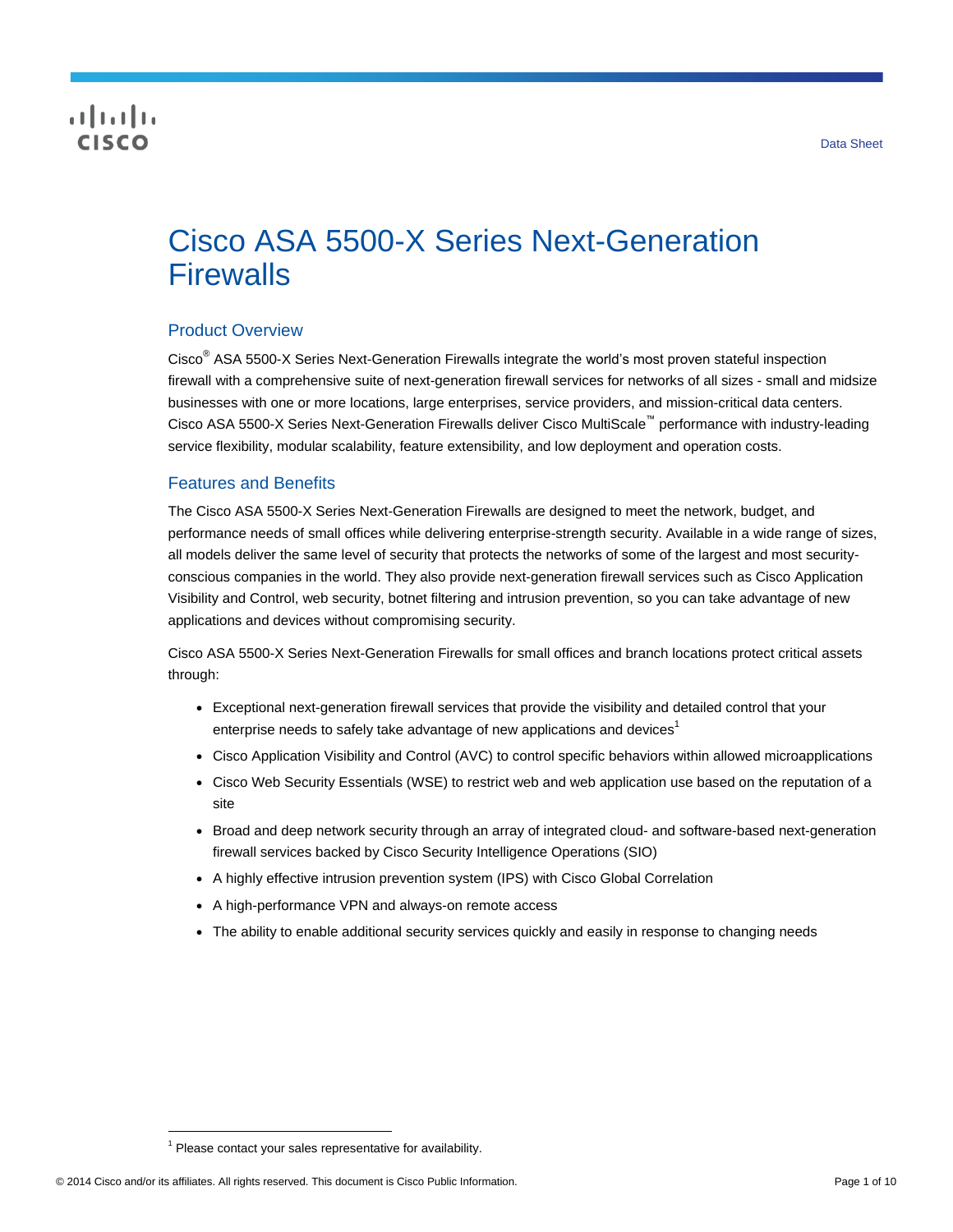## Cisco ASA 5500-X Series Next Generation Firewalls

The Cisco ASA 5512-X, 5515-X, 5525-X, 5545-X, and 5555-X are next-generation firewalls that combine the most widely deployed stateful inspection firewall in the industry with a comprehensive suite of next-generation network security services - for comprehensive security without compromise. They provide multiple security services and redundant power supplies and enable consistent security enforcement throughout the organization. In addition to comprehensive stateful inspection firewall capabilities, optional features include integrated cloud- and softwarebased security services - Cisco Application Visibility and Control (AVC), Cisco Web Security Essentials (WSE), Cisco Cloud Web Security (CWS), and IPS. Cisco Next-Generation Firewalls are managed by [Cisco Prime](http://www.cisco.com/go/prsm)  [Security Manger](http://www.cisco.com/go/prsm). These models range in their performance and throughput capabilities not only in the hardware platforms but also in the services and number of users that can be supported on each model. Depending on the customer requirements and performance needs, they can be deployed at small office, Internet edge, and even data center locations.

This series of next-generation firewalls is built on the same proven security platform as the rest of the ASA Family of firewalls and delivers exceptional application visibility and control along with superior performance and operational efficiency. These firewalls provide next-generation services that make it possible to take advantage of new applications and devices without compromising security. Unlike other firewalls, the Cisco ASA 5500-X Series keeps pace with rapidly evolving needs by offering end-to-end network intelligence gained from combining the visibility of local traffic with in-depth global network intelligence. The Cisco ASA 5500-X Series is supported by:

- [Cisco TrustSec](http://www.cisco.com/en/US/netsol/ns1051/index.html)<sup>®</sup> technology
- Cisco AnyConnect<sup>®</sup> [Secure Mobility Solution for unique mobile client insight](http://www.cisco.com/en/US/netsol/ns1049/index.html)
- [Cisco SIO for near-real-time threat information and proactive protection](http://tools.cisco.com/security/center/home.x)
- [Cisco ASA Next-Generation Firewall Services](http://www.cisco.com/en/US/partner/products/ps12521/index.html)

Table 1 compares the features and capacities of the different ASA 5500-X Series Next-Generation Firewalls for small offices, branch locations, and Internet edge deployments.

| Feature                                                                   | <b>Cisco ASA 5512-X,</b><br><b>Security Plus</b> | <b>Cisco ASA</b><br>$5515-X$                 | <b>Cisco ASA</b><br>$5525-X$ | <b>Cisco ASA</b><br>$5545-X$                 | <b>Cisco ASA</b><br>5555-X                   |
|---------------------------------------------------------------------------|--------------------------------------------------|----------------------------------------------|------------------------------|----------------------------------------------|----------------------------------------------|
|                                                                           |                                                  |                                              |                              |                                              |                                              |
| <b>Stateful inspection</b><br>throughput<br>(maximum <sup>2</sup> )       | 1 Gbps                                           | 1.2 Gbps                                     | 2 Gbps                       | 3 Gbps                                       | 4 Gbps                                       |
| <b>Stateful inspection</b><br>throughput<br>(multiprotocol <sup>3</sup> ) | 500 Mbps                                         | 600 Mbps                                     | 1 Gbps                       | 1.5 Gbps                                     | 2 Gbps                                       |
| ASA IPS throughput <sup>4</sup>                                           | 250 Mbps<br>(extra hardware not<br>required)     | 400 Mbps<br>(extra hardware not<br>required) | 600 Mbps                     | 900 Mbps<br>(extra hardware not<br>required) | 1.3 Gbps<br>(extra hardware not<br>required) |

| Table 1. | Cisco ASA 5500-X Series Next-Generation Firewalls |  |
|----------|---------------------------------------------------|--|
|          |                                                   |  |

 $\overline{a}$ 

 $2$  Maximum throughput measured with UDP traffic under ideal conditions.

 $3$  Multiprotocol = Traffic profile consisting primarily of TCP-based protocols/applications like HTTP, SMTP, FTP, IMAPv4,

BitTorrent, and DNS.

 $4$  Firewall traffic that does not go through the IPS service can have higher throughput.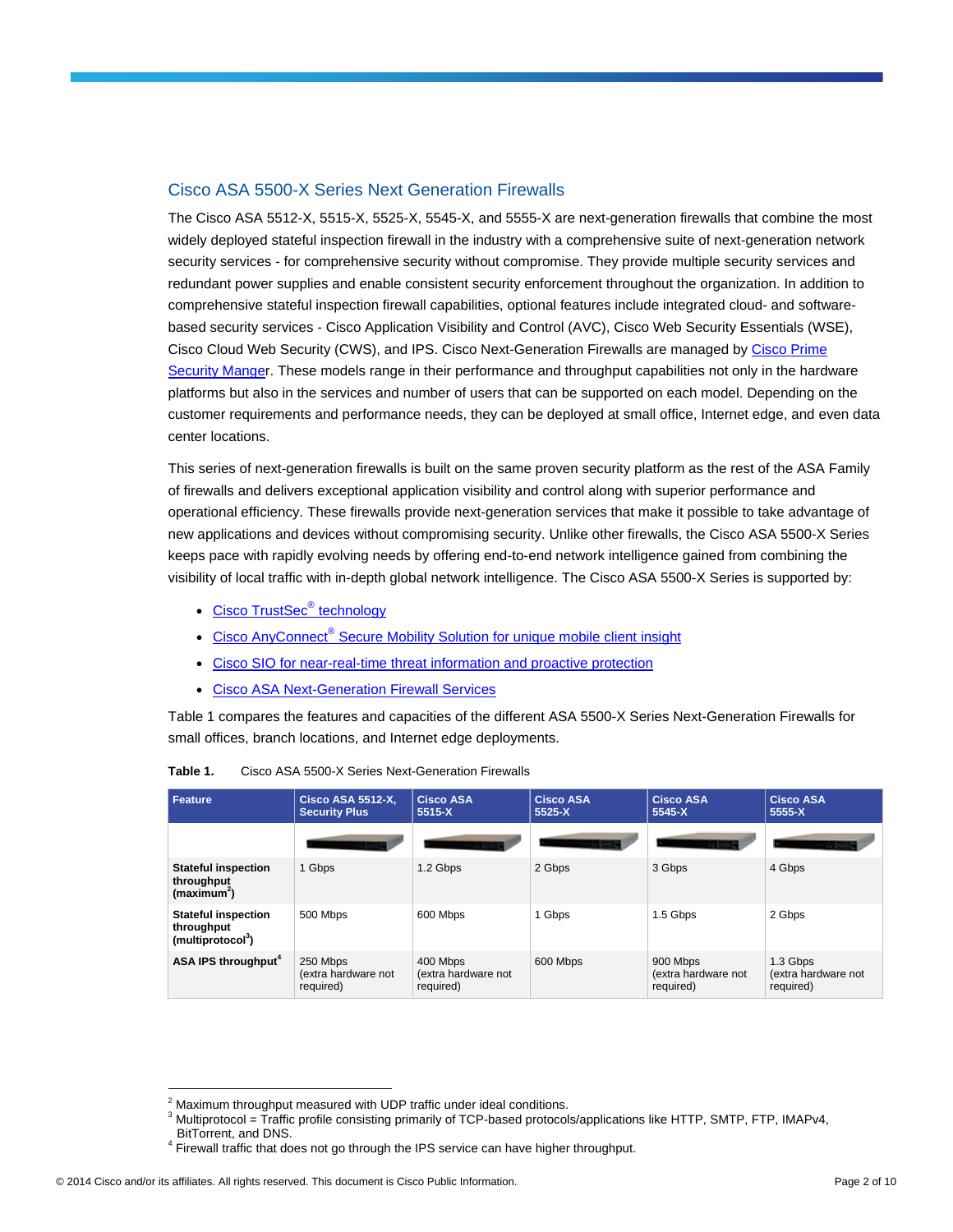| <b>Feature</b>                                                                                                                | <b>Cisco ASA 5512-X,</b><br><b>Security Plus</b>                               | <b>Cisco ASA</b><br>5515-X            | <b>Cisco ASA</b><br>5525-X            | <b>Cisco ASA</b><br>5545-X            | <b>Cisco ASA</b><br>5555-X            |
|-------------------------------------------------------------------------------------------------------------------------------|--------------------------------------------------------------------------------|---------------------------------------|---------------------------------------|---------------------------------------|---------------------------------------|
| Next-generation<br>firewall throughput <sup>3</sup><br>(multiprotocol)                                                        | 200 Mbps                                                                       | 350 Mbps                              | 650 Mbps                              | 1 Gbps                                | 1.4 Gbps                              |
| <b>Triple Data Encryption</b><br>Standard/Advanced<br><b>Encryption Standard</b><br>(3DES/AES) VPN<br>throughput <sup>o</sup> | 200 Mbps                                                                       | 250 Mbps                              | 300 Mbps                              | 400 Mbps                              | 700 Mbps                              |
| Users/nodes                                                                                                                   | Unlimited                                                                      | Unlimited                             | Unlimited                             | Unlimited                             | Unlimited                             |
| <b>IPsec VPN peers</b>                                                                                                        | 250                                                                            | 250                                   | 750                                   | 2500                                  | 5000                                  |
| <b>Cisco Cloud Web</b><br><b>Security users</b>                                                                               | 2000                                                                           | 3000                                  | 4000                                  | 5000                                  | 6000                                  |
| <b>Cisco AnyConnect</b><br><b>Premium VPN peers</b><br>(included; maximum)                                                    | 2;250                                                                          | 2;250                                 | 2;750                                 | 2;2500                                | 2;5000                                |
| <b>Concurrent</b><br>connections                                                                                              | 100,000                                                                        | 250,000                               | 500,000                               | 750,000                               | 1,000,000                             |
| New connections per<br>second                                                                                                 | 10,000                                                                         | 15,000                                | 20,000                                | 30,000                                | 50,000                                |
| <b>Virtual interfaces</b><br>(VLANs)                                                                                          | 50; 100                                                                        | 100                                   | 200                                   | 300                                   | 500                                   |
| Security contexts'<br>(included; maximum)                                                                                     | 0,0;2,5                                                                        | 2,5                                   | 2; 20                                 | 2;50                                  | 2;100                                 |
| High availability                                                                                                             | Not supported;<br>Active/Active and<br>Active/Standby                          | Active/Active and<br>Active/Standby   | Active/Active and<br>Active/Standby   | Active/Active and<br>Active/Standby   | Active/Active and<br>Active/Standby   |
| <b>Expansion slot</b>                                                                                                         | 1 interface card                                                               | 1 interface card                      | 1 interface card                      | 1 interface card                      | 1 interface card                      |
| User-accessible Flash<br>slot                                                                                                 | No                                                                             | No                                    | $\mathbf 0$                           |                                       | $\mathbf 0$                           |
| USB 2.0 ports                                                                                                                 | $\overline{2}$                                                                 | $\overline{2}$                        | $\overline{2}$                        | $\overline{2}$                        | $\overline{2}$                        |
| Integrated I/O                                                                                                                | 6 Gigabit Ethernet<br>(GE) copper                                              | 6 GE copper                           | 8 GE copper                           | 8 GE copper                           | 8 GE copper                           |
| <b>Expansion I/O</b>                                                                                                          | 6 GE copper or<br>6 GE Small Form-<br><b>Factor Pluggable</b><br>(SFP)         | 6 GE copper or<br>6 GE SFP            | 6 GE copper or<br>6 GE SFP            | 6 GE copper or<br>6 GE SFP            | 6 GE copper or<br>6 GE SFP            |
| <b>Dedicated</b><br>management port                                                                                           | Yes (1 GE)                                                                     | Yes (1 GE)                            | Yes (1 GE)                            | Yes (1 GE)                            | Yes (1 GE)                            |
| Serial ports                                                                                                                  | 1 RJ-45 console                                                                | 1 RJ-45 console                       | 1 RJ-45 console                       | 1 RJ-45 console                       | 1 RJ-45 console                       |
| Solid-state drive                                                                                                             | 1 slot, 120 GB<br>multiline configurator<br>self-encrypting drive<br>(MLC SED) | 1 slot, 120 GB MLC<br>SED             | 1 slot,<br>120 GB MLC SED             | 2 slots, RAID 1<br>120 GB MLC SED     | 2 slots, RAID 1<br>120 GB MLC SED     |
| Memory                                                                                                                        | 4 GB                                                                           | 8 GB                                  | 8 GB                                  | 12 GB                                 | 16 GB                                 |
| Minimum system flash                                                                                                          | 4 GB                                                                           | 8 GB                                  | 8 GB                                  | 8 GB                                  | 8 GB                                  |
| <b>System bus</b>                                                                                                             | Multibus architecture                                                          | Multibus architecture                 | Multibus architecture                 | Multibus architecture                 | Multibus architecture                 |
| Operating                                                                                                                     |                                                                                |                                       |                                       |                                       |                                       |
| Temperature                                                                                                                   | 23 to 104°F (-5 to<br>$40^{\circ}$ C)                                          | 23 to 104°F (-5 to<br>$40^{\circ}$ C) | 23 to 104°F (-5 to<br>$40^{\circ}$ C) | 23 to 104°F (-5 to<br>$40^{\circ}$ C) | 23 to 104°F (-5 to<br>$40^{\circ}$ C) |

 5 Throughput was measured using ASA CX Software Release 9.1.1 with multiprotocol traffic profile with both AVC and WSE.

Traffic logging was enabled as well.<br><sup>6</sup> PN throughput and sessions count depend on the ASA device configuration and VPN traffic patterns. These elements should be

\_taken into consideration as part of your capacity planning.<br><sup>7</sup> Separately licensed feature; includes two SSL licenses with base system.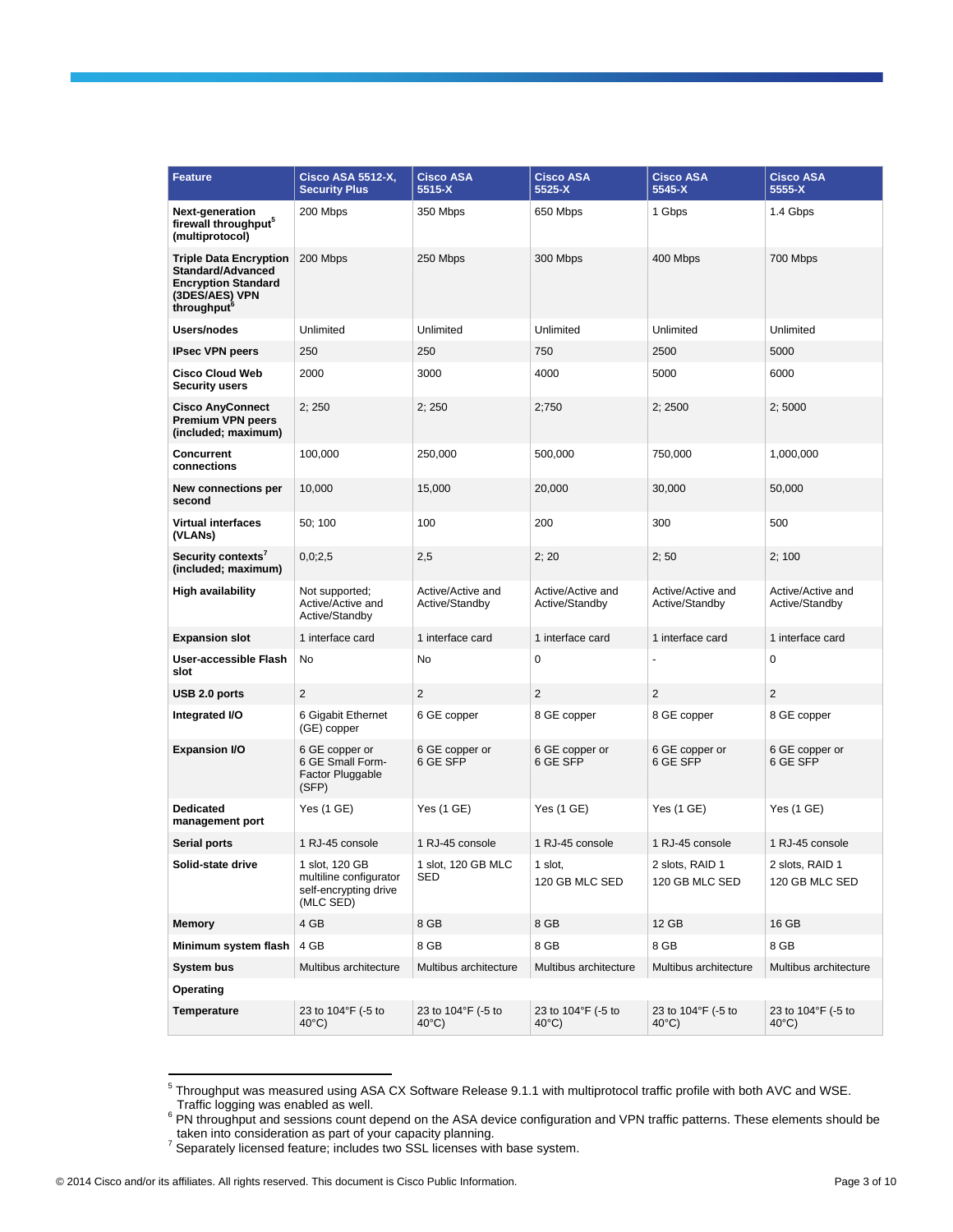| <b>Feature</b>                          | <u>Cisco ASA 5512-X,</u><br><b>Security Plus</b>                | <b>Cisco ASA</b><br>5515-X                                       | <b>Cisco ASA</b><br>5525-X                                           | <b>Cisco ASA</b><br>5545-X                                        | <b>Cisco ASA</b><br>5555-X                                        |
|-----------------------------------------|-----------------------------------------------------------------|------------------------------------------------------------------|----------------------------------------------------------------------|-------------------------------------------------------------------|-------------------------------------------------------------------|
| <b>Relative humidity</b>                | 10 to 90 percent<br>noncondensing                               | 10 to 90 percent<br>noncondensing                                | 90 percent                                                           | 90 percent                                                        | 90 percent                                                        |
| <b>Altitude</b>                         | Designed and tested<br>for 0 to 15,000 ft<br>(4572 m)           | Designed and tested<br>for 0 to 15,000 ft<br>(4572 m)            | Designed and tested<br>for 0 to 10,000 ft<br>$(3050 \text{ m})$      | Designed and tested<br>for 0 to 10,000 ft<br>$(3050 \text{ m})$   | Designed and tested<br>for 0 to 10,000 ft<br>$(3050 \; \text{m})$ |
| <b>Shock</b>                            | 70 G, 4.22 m/sec                                                | 70 G, 4.22 m/sec                                                 | 50 G, 2 m/sec                                                        | 50 G, 2 m/sec                                                     | 50 G, 2 m/sec                                                     |
| <b>Vibration</b>                        | 0.41 Grms2 (3 to 500<br>Hz) random input                        | 0.41 Grms2 (3 to 500<br>Hz) random input                         | 0.41 Grms2 (3 to 500<br>Hz) random input                             | 0.41 Grms2 (3 to 500<br>Hz) random input                          | 0.41 Grms2 (3 to 500<br>Hz) random input                          |
| <b>Acoustic noise</b>                   | 64.2 A-weighted<br>decibels (dBA) max                           | 64.2 dBA max                                                     | 64.2 dBA max                                                         | 67.9 dBA max                                                      | 67.9 dBA max                                                      |
| Nonoperating                            |                                                                 |                                                                  |                                                                      |                                                                   |                                                                   |
| <b>Temperature</b>                      | $-13$ to $158$ <sup>o</sup> F ( $-25$ to<br>$70^{\circ}$ C)     | -13 to 158°F (-25 to<br>70°C)                                    | -13 to 158°F (-25 to<br>70°C)                                        | $-13$ to $158^{\circ}$ F ( $-25$ to<br>$70^{\circ}$ C)            | -13 to 158°F (-25 to<br>$70^{\circ}$ C)                           |
| <b>Relative humidity</b>                | 10 to 90 percent<br>noncondensing                               | 10 to 90 percent<br>noncondensing                                | 10 to 90 percent                                                     | 10 to 90 percent                                                  | 10 to 90 percent                                                  |
| Altitude                                | Designed and tested<br>for 0 to 15,000 ft<br>(4570 m)           | Designed and tested<br>for 0 to 15,000 ft<br>(4570 m)            | Designed and tested<br>for 0 to 15,000 ft (457<br>2m)                | Designed and tested<br>for 0 to 15,000 ft<br>(4572 m)             | Designed and tested<br>for 0 to 15,000 ft<br>(4572 m)             |
| <b>Shock</b>                            | 70G, 4.22 m/sec                                                 | 70G, 4.22 m/sec                                                  | 70G, 4.22 m/sec                                                      | 70G, 4.22 m/sec                                                   | 70G, 4.22 m/sec                                                   |
| <b>Vibration</b>                        | 1.12 Grms2 (3 to 500<br>Hz) random input                        | 1.12 Grms2 (3 to 500<br>Hz) random input                         | 1.12 Grms2 (3 to 500<br>Hz) random input                             | 1.12 Grms2 (3 to 500<br>Hz) random input                          | 1.12 Grms2 (3 to 500<br>Hz) random input                          |
| Power                                   |                                                                 |                                                                  |                                                                      |                                                                   |                                                                   |
| Input (per power supply)                |                                                                 |                                                                  |                                                                      |                                                                   |                                                                   |
| AC range line voltage                   | 100 to 240 volts<br>alternating current<br>(VAC)                | 100 to 240 VAC                                                   | 100 to 240 VAC                                                       | 100 to 240 VAC                                                    | 100 to 240 VAC                                                    |
| <b>AC normal line</b><br>voltage        | 100 to 240 VAC                                                  | 100 to 240 VAC                                                   | 100 to 240 VAC                                                       | 100 to 240 VAC                                                    | 100 to 240 VAC                                                    |
| <b>AC current</b>                       | 4.85A                                                           | 4.85A                                                            | 4.85A                                                                | 5A, 100 to 120V<br>2.5A, 200 to 240V                              | 5A, 100 to 120V<br>2.5A, 200 to 240V                              |
| <b>AC frequency</b>                     | 50/60 Hz                                                        | 50/60 Hz                                                         | 50/60 Hz                                                             | 50/60 Hz                                                          | 50/60 Hz                                                          |
| Dual-power supplies                     | None                                                            | None                                                             | None                                                                 | Yes                                                               | Yes                                                               |
| DC domestic line<br>voltage             | -40.5 to 56 volts direct<br>current (VDC) (-48<br>VDC nominal)  | -40.5 to 56 VDC (-48<br>VDC nominal)                             | -40.5 to 56 VDC (-48<br>VDC nominal)                                 | -40.5 to 56 VDC<br>(-48 VDC nominal)                              | -40.5 to 56 VDC<br>(-48 VDC nominal)                              |
| <b>DC</b> international line<br>voltage | -55 to -72 VDC<br>(-60 VDC nominal)                             | -55 to -72 VDC<br>(-60 VDC nominal)                              | -55 to -72 VDC<br>(-60 VDC nominal)                                  | -55 to -72 VDC<br>(-60 VDC nominal)                               | -55 to -72 VDC<br>(-60 VDC nominal)                               |
| <b>DC</b> current                       | 15A (maximum input)                                             | 15A (maximum input)                                              | 15A (maximum input)                                                  | 15A (maximum input)                                               | 15A (maximum input)                                               |
| Output                                  |                                                                 |                                                                  |                                                                      |                                                                   |                                                                   |
| <b>Steady state</b>                     | 51W                                                             | 65W                                                              | 75W                                                                  | 86W                                                               | 90W                                                               |
| Maximum peak                            | 56W                                                             | 70W                                                              | 108W                                                                 | 125W                                                              | 134W                                                              |
| Maximum heat<br>dissipation             | 192 British thermal<br>units (Btu)/hr                           | 239 Btu/hr                                                       | 369 Btu/hr                                                           | 427 Btu/hr                                                        | 458 Btu/hr                                                        |
| Form factor                             | 1 rack unit (RU), 19-<br>in. rack-mountable                     | 1RU, 19-in. rack-<br>mountable                                   | 1RU, 19-in. rack-<br>mountable                                       | 1RU, 19-in. rack-<br>mountable                                    | 1RU, 19-in. rack-<br>mountable                                    |
| <b>Dimensions</b><br>(H x W x D)        | 1.67 x 16.7 x 15.6 ln<br>$(4.24 \times 42.9 \times 39.5$<br>cm) | 1.67 x 16.7 x 15.6 ln<br>$(4.24 \times 42.9 \times 39.5)$<br>cm) | 1.75 x 17.5 x 14.25 in.<br>$(4.45 \times 20.04 \times 36.20)$<br>cm) | 1.67 x 16.7 x 19.1 in.<br>$(4.24 \times 42.9 \times 48.4)$<br>cm) | 1.67 x 16.7 x 19.1 in.<br>$(4.24 \times 42.9 \times 48.4)$<br>cm) |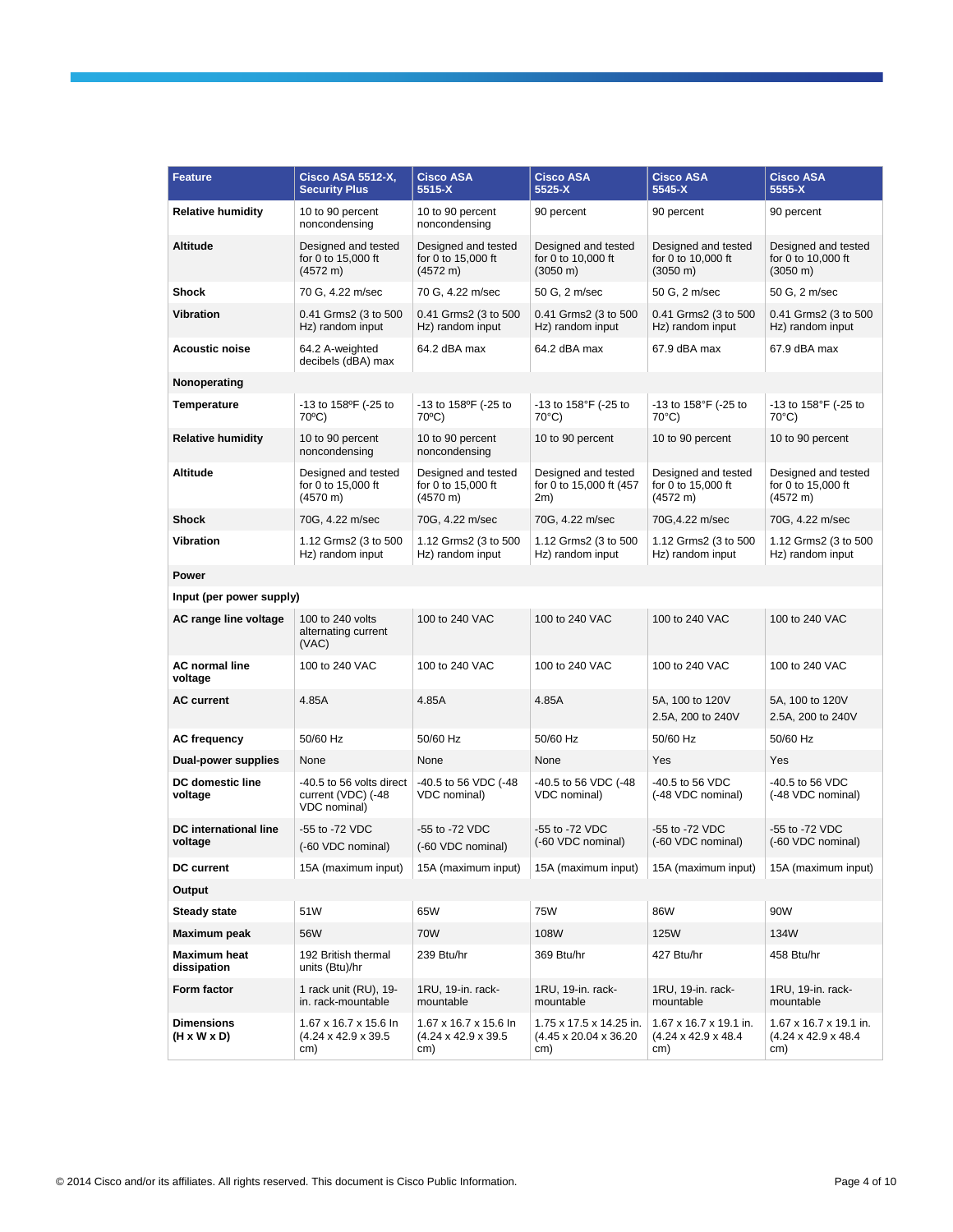| <b>Feature</b>                          | <b>Cisco ASA 5512-X,</b><br><b>Security Plus</b>                                                                                                                                                                                                                                                                              | <b>Cisco ASA</b><br>5515-X                                                                                                                                                                                                                                                                                                          | <b>Cisco ASA</b><br>5525-X                                                                                                                                                                                                                                                                                                 | <b>Cisco ASA</b><br>5545-X                                                                                                                                                                                                                                                                                                 | <b>Cisco ASA</b><br>5555-X                                                                                                                                                                                                                                                                                                 |
|-----------------------------------------|-------------------------------------------------------------------------------------------------------------------------------------------------------------------------------------------------------------------------------------------------------------------------------------------------------------------------------|-------------------------------------------------------------------------------------------------------------------------------------------------------------------------------------------------------------------------------------------------------------------------------------------------------------------------------------|----------------------------------------------------------------------------------------------------------------------------------------------------------------------------------------------------------------------------------------------------------------------------------------------------------------------------|----------------------------------------------------------------------------------------------------------------------------------------------------------------------------------------------------------------------------------------------------------------------------------------------------------------------------|----------------------------------------------------------------------------------------------------------------------------------------------------------------------------------------------------------------------------------------------------------------------------------------------------------------------------|
| <b>Weight (with AC</b><br>power supply) | 13.39 lb (6.07 kg)                                                                                                                                                                                                                                                                                                            | 13.39 lb (6.07 kg)                                                                                                                                                                                                                                                                                                                  | 22.0 lb (10 kg)                                                                                                                                                                                                                                                                                                            | 16.82 lb (7.63 kg) with<br>single power supply<br>18.86 lb (8.61 kg) with<br>dual power supply                                                                                                                                                                                                                             | 16.82 lb (7.63 kg) with<br>single power supply<br>18.86 lb (8.61 kg) with<br>dual power supply                                                                                                                                                                                                                             |
| Safety                                  | IEC 60950-1: 2005.<br>$2^{nd}$ Edition;<br>EN 60950-<br>1:2006+A11: 2009;<br>UL 60950-1:2007, 2 <sup>nd</sup><br>Edition:<br>CSA C22.2 No.<br>60950-1-07, $2^{nd}$<br>Edition                                                                                                                                                 | IEC 60950-1: 2005.<br>$2^{nd}$ Edition<br>EN 60950-<br>1:2006+A11: 2009<br>UL 60950-1:2007, 2 <sup>nd</sup><br>Edition:<br>CSA C22.2 No.<br>60950-1-07, 2 <sup>nd</sup><br>Edition                                                                                                                                                  | IEC 60950-1: 2005.<br>$2^{nd}$ Edition<br>EN 60950-<br>1:2006+A11: 2009<br>UL 60950-1:2007, 2 <sup>nd</sup><br>Edition:<br>CSA C22.2 No.<br>60950-1-07, 2 <sup>nd</sup><br>Edition                                                                                                                                         | IEC 60950-1: 2005.<br>$2^{nd}$ Edition<br>EN 60950-<br>1:2006+A11: 2009<br>UL 60950-1:2007, 2 <sup>nd</sup><br>Edition:<br>CSA C22.2 No.<br>60950-1-07, $2^{nd}$<br>Edition                                                                                                                                                | IEC 60950-1: 2005,<br>$2^{nd}$ Edition<br>EN 60950-<br>1:2006+A11: 2009<br>UL 60950-1:2007, 2 <sup>nd</sup><br>Edition:<br>CSA C22.2 No.<br>60950-1-07, $2^{nd}$<br>Edition                                                                                                                                                |
| Electromagnetic<br>compatibility (EMC)  | CE: EN55022<br>2006+A1: 2007 Class<br>A: EN55024<br>1998+A1:2001+A2:20<br>03: EN61000-3-2<br>2009; EN61000-3-3<br>2008:<br>FCC: CFR 47. Part 15<br>Subpart B Class A<br>2010, ANSI C63.4<br>2009:<br>ICES-003 issue 4<br>February2004;<br>VCCI: V-3/2011.04:<br>C-TICK: AS/NZS<br>CISPR 22,2009<br><b>KC: KN22 &amp; KN24</b> | CE: EN55022<br>2006+A1: 2007 Class<br>A: EN55024<br>$1998 + A1$ :<br>2001+A2:2003:<br>EN61000-3-2 2009;<br>EN61000-3-3 2008:<br>FCC: CFR 47. Part 15<br>Subpart B Class A<br>2010, ANSI C63.4<br>2009:<br>ICES-003 issue 4<br>February 2004;<br>VCCI: V-3/2011.04:<br>C-TICK: AS/NZS<br>CISPR 22,2009<br><b>KC: KN22 &amp; KN24</b> | CE: EN55022<br>2006+A1: 2007 Class<br>A: EN55024<br>1998+A1:2001+A2:20<br>03: EN61000-3-2<br>2009;EN61000-3-3<br>2008:<br>FCC:CFR 47. Part 15<br>Subpart B Class A<br>2010, ANSI C63.4<br>2009:<br>ICES-003 issue 4<br>February 2004;<br>VCCI: V-3/2011.04:<br>C-TICK:AS/NZS<br>CISPR 22,2009<br><b>KC:KN22 &amp; KN24</b> | CE: EN55022<br>2006+A1: 2007 Class<br>A: EN55024<br>1998+A1:2001+A2:20<br>03: EN61000-3-2<br>2009;EN61000-3-3<br>2008:<br>FCC:CFR 47. Part 15<br>Subpart B Class A<br>2010, ANSI C63.4<br>2009:<br>ICES-003 issue 4<br>February 2004;<br>VCCI: V-3/2011.04:<br>C-TICK:AS/NZS<br>CISPR 22,2009<br><b>KC:KN22 &amp; KN24</b> | CE: EN55022<br>2006+A1: 2007 Class<br>A: EN55024<br>1998+A1:2001+A2:20<br>03; EN61000-3-2<br>2009;EN61000-3-3<br>2008:<br>FCC:CFR 47. Part 15<br>Subpart B Class A<br>2010, ANSI C63.4<br>2009:<br>ICES-003 issue 4<br>February 2004;<br>VCCI: V-3/2011.04:<br>C-TICK:AS/NZS<br>CISPR 22,2009<br><b>KC:KN22 &amp; KN24</b> |
| <b>Industry certifications</b>          | In process                                                                                                                                                                                                                                                                                                                    | In process                                                                                                                                                                                                                                                                                                                          | In process                                                                                                                                                                                                                                                                                                                 | In process                                                                                                                                                                                                                                                                                                                 | In process                                                                                                                                                                                                                                                                                                                 |

## Cisco ASA 5500-X Series 6-Port GE Interface Cards

Cisco ASA 5500-X Series 6-port GE Interface Cards extend the I/O profile of the Cisco ASA 5512-X and Cisco ASA 5515-X by providing additional GE ports. The cards provide the following benefits:

- Better segmentation of network traffic (into separate security zones)
- Fiber-optic cable connectivity for long-distance communication
- Load sharing of traffic as well as protection against link failure through the use of EtherChannel
- Support for jumbo Ethernet frames of up to 9000 bytes
- Protection against cable failure for the most demanding Active/Active failover and full-mesh firewall deployments

Table 2 lists the characteristics of the Cisco ASA 5500-X Series 6-Port GE Interface Cards.

#### **Table 2.** Characteristics of Cisco ASA 5500-X Series 6-Port GE Interface Cards

| Feature                         | Cisco ASA 5500-X Series 6-Port 10/100/1000 | Cisco ASA 5500-X Series 6-Port GE SFP SX, LH,<br>and LX                              |
|---------------------------------|--------------------------------------------|--------------------------------------------------------------------------------------|
|                                 |                                            |                                                                                      |
| <b>Technical Specifications</b> |                                            |                                                                                      |
| Integrated ports                | Six 10/100/1000BASE-T                      | Six GE Optical SFP 1000BASE-SX, 1000BASE-LX, or<br>1000BASE-LH transceiver supported |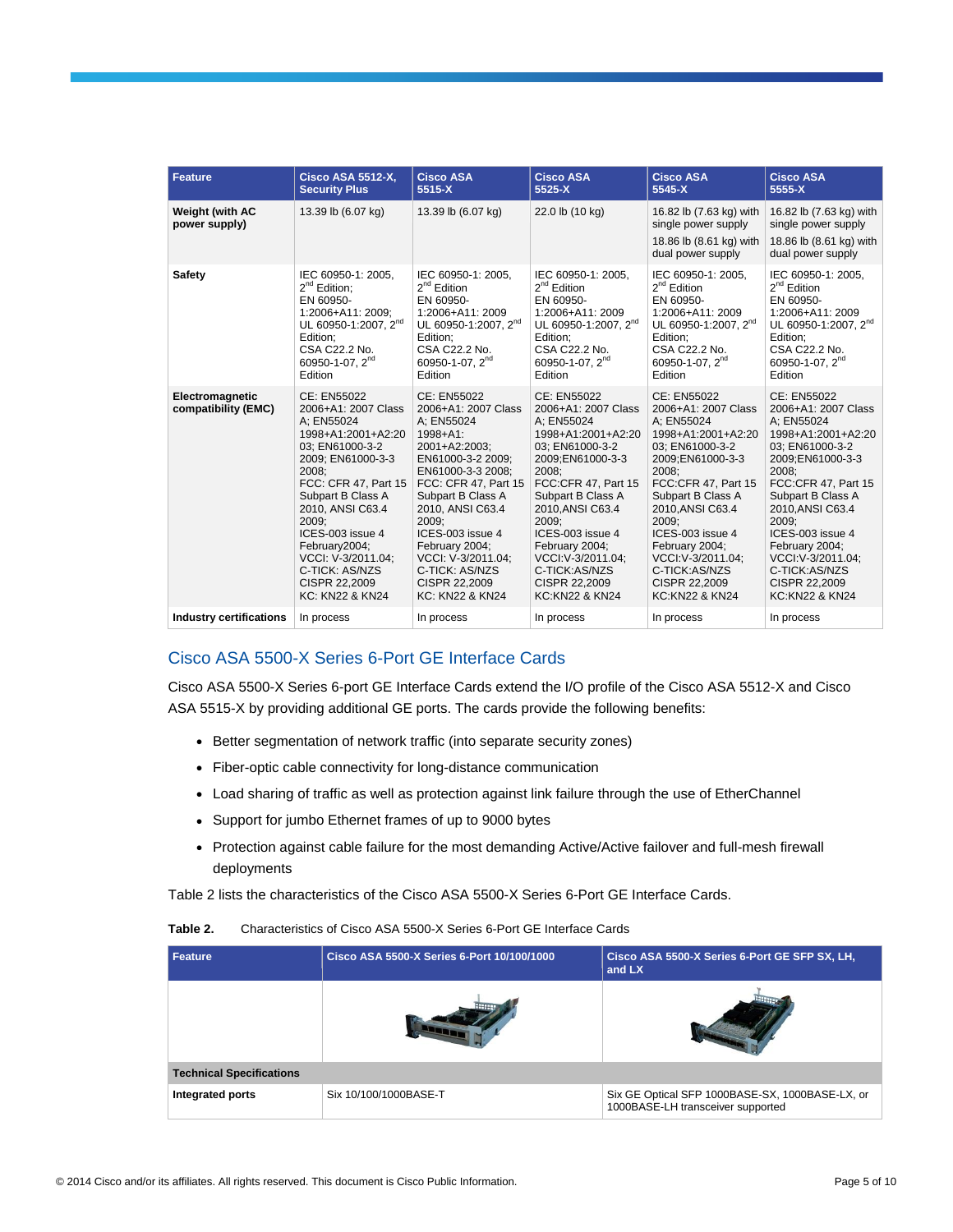| <b>Feature</b>                             | Cisco ASA 5500-X Series 6-Port 10/100/1000                                                                                              | Cisco ASA 5500-X Series 6-Port GE SFP SX, LH,<br>and LX                                                                                 |  |  |
|--------------------------------------------|-----------------------------------------------------------------------------------------------------------------------------------------|-----------------------------------------------------------------------------------------------------------------------------------------|--|--|
| <b>Environmental Operating Ranges</b>      |                                                                                                                                         |                                                                                                                                         |  |  |
| Operating                                  |                                                                                                                                         |                                                                                                                                         |  |  |
| <b>Temperature</b>                         | 32 to 113°F (0 to 45°C)                                                                                                                 | 32 to 113°F (0 to 45°C)                                                                                                                 |  |  |
| <b>Relative humidity</b>                   | 5 to 95 percent noncondensing                                                                                                           | 5 to 95 percent noncondensing                                                                                                           |  |  |
| Nonoperating                               |                                                                                                                                         |                                                                                                                                         |  |  |
| <b>Temperature</b>                         | -40 to 149°F (-40 to 65°C)                                                                                                              | -40 to 149°F (-40 to 65°C)                                                                                                              |  |  |
| <b>Power consumption</b>                   | 25W maximum                                                                                                                             | 25W maximum                                                                                                                             |  |  |
| <b>Physical Specifications</b>             |                                                                                                                                         |                                                                                                                                         |  |  |
| Dimensions (H x W x D)                     | 1.57 x 5.31 x 9.09 in. (3.99 x 13.49 x 23.09 cm)                                                                                        | 1.57 x 5.31 x 9.09 in. (3.99 x 13.49 x 23.09 cm)                                                                                        |  |  |
| Weight                                     | 1.00 lb $(0.45 \text{ kg})$                                                                                                             | 1.00 lb $(0.45 \text{ kg})$                                                                                                             |  |  |
| <b>Regulatory and Standards Compliance</b> |                                                                                                                                         |                                                                                                                                         |  |  |
| Safety                                     | UL 60950, CSA C22.2 No. 60950, EN 60950 IEC<br>60950, AS/NZS60950                                                                       | UL 60950, CSA C22.2 No. 60950, EN 60950 IEC<br>60950, AS/NZS60950                                                                       |  |  |
| Electromagnetic<br>compatibility (EMC)     | CE marking, FCC Part 15 Class A, AS/NZS CISPR22<br>Class A, VCCI Class A, EN55022 Class A, CISPR22<br>Class A, EN61000-3-2, EN61000-3-3 | CE marking, FCC Part 15 Class A, AS/NZS CISPR22<br>Class A, VCCI Class A, EN55022 Class A, CISPR22<br>Class A, EN61000-3-2, EN61000-3-3 |  |  |

## Ordering Information

To place an order, visit th[e Cisco ordering homepage.](http://www.cisco.com/en/US/ordering/or13/or8/order_customer_help_how_to_order_listing.html) Table 3 provides ordering information for the Cisco ASA 5500 Series and ASA 5500-X Next-Generation Firewall Series.

#### **Table 3.** Ordering Information

| <b>Product Description</b>                                                                                                                                                                                                            | <b>Part Number</b> |  |  |
|---------------------------------------------------------------------------------------------------------------------------------------------------------------------------------------------------------------------------------------|--------------------|--|--|
| <b>Cisco ASA Next-Generation Firewall Services</b>                                                                                                                                                                                    |                    |  |  |
| Cisco ASA 5512-X Firewall Edition; includes firewall services, 250 IPsec VPN peers, 2 SSL VPN peers, 6<br>copper GE data ports, 1 copper GE management port, 1 AC power supply, DES encryption, and solid-state<br>drive (SSD) 120 GB | ASA5512-SSD120-K8  |  |  |
| Cisco ASA 5512-X Firewall Edition; includes firewall services, 250 IPsec VPN peers, 2 SSL VPN peers, 6<br>copper GE data ports, 1 copper GE management port, 1 AC power supply, 3DES/AES encryption, SSD 120 GB                       | ASA5512-SSD120-K9  |  |  |
| Cisco ASA 5515-X Firewall Edition; includes firewall services, 250 IPsec VPN peers, 2 SSL VPN peers, 6<br>copper GE data ports, 1 copper GE management port, 1 AC power supply, DES encryption, SSD 120 GB                            | ASA5515-SSD120-K8  |  |  |
| Cisco ASA 5515-X Firewall Edition; includes firewall services, 250 IPsec VPN peers, 2 SSL VPN peers, 6<br>copper GE data ports, 1 copper GE management port, 1 AC power supply, 3DES/AES encryption, SSD 120 GB                       | ASA5515-SSD120-K9  |  |  |
| Cisco ASA 5525-X Firewall Edition; includes firewall services, 250 IPsec VPN peers, 2 SSL VPN peers,<br>6 copper GE data ports, 1 copper GE management port, 1 AC power supply, DES encryption, SSD 120 GB                            | ASA5525-SSD120-K8  |  |  |
| Cisco ASA 5525-X Firewall Edition; includes firewall services, 250 IPsec VPN peers, 2 SSL VPN peers,<br>6 copper GE data ports, 1 copper GE management port, 1 AC power supply, 3DES/AES encryption, SSD 120<br><b>GB</b>             | ASA5525-SSD120-K9  |  |  |
| Cisco ASA 5545-X Firewall Edition; includes firewall services, 250 IPsec VPN peers, 2 SSL VPN peers,<br>6 copper GE data ports, 1 copper GE management port, 1 AC power supply, DES encryption, 2 SSD 120 GB                          | ASA5545-2SSD120-K8 |  |  |
| Cisco ASA 5545-X Firewall Edition; includes firewall services, 250 IPsec VPN peers, 2 SSL VPN peers,<br>6 copper GE data ports, 1 copper GE management port, 1 AC power supply, 3DES/AES encryption, 2 SSD 120<br><b>GB</b>           | ASA5545-2SSD120-K9 |  |  |
| Cisco ASA 5555-X Firewall Edition; includes firewall services, 250 IPsec VPN peers, 2 SSL VPN peers,<br>6 copper GE data ports, 1 copper GE management port, 1 AC power supply, DES encryption, 2 SSD 120 GB                          | ASA5555-2SSD120-K8 |  |  |
| Cisco ASA 5555-X Firewall Edition; includes firewall services, 250 IPsec VPN peers, 2 SSL VPN peers,<br>6 copper GE data ports, 1 copper GE management port, 1 AC power supply, 3DES/AES encryption, 2 SSD 120<br><b>GB</b>           | ASA5555-2SSD120-K9 |  |  |
| <b>Cisco ASA 5500-X Series Firewall Edition Bundles</b>                                                                                                                                                                               |                    |  |  |
| Cisco ASA 5512-X Firewall Edition; includes firewall services, 250 IPsec VPN peers, 2 SSL VPN peers, 6<br>copper GE data ports, 1 copper GE management port, 1 AC power supply, no payload encryption                                 | ASA5512-K7         |  |  |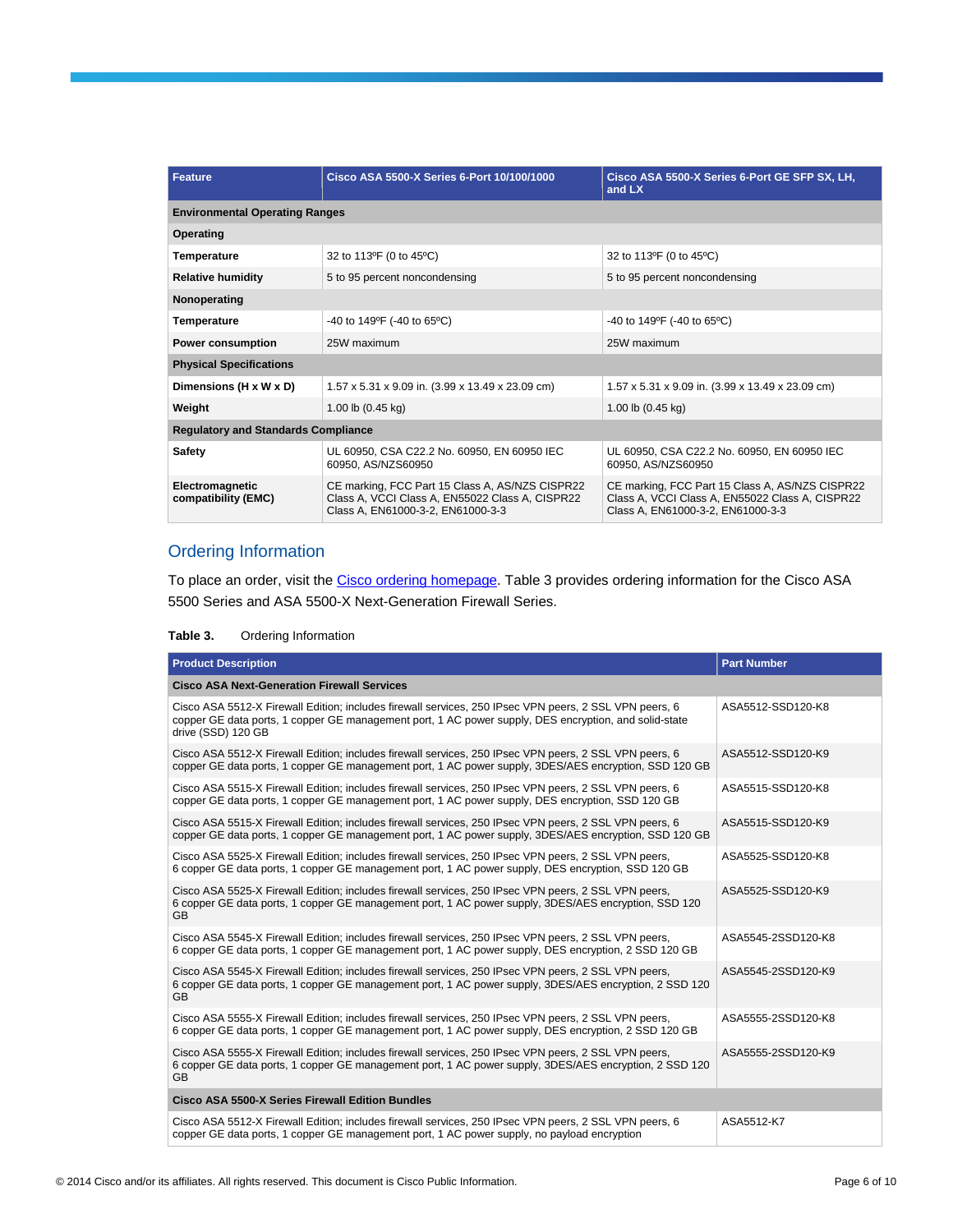| <b>Product Description</b>                                                                                                                                                                                                                                      | <b>Part Number</b> |
|-----------------------------------------------------------------------------------------------------------------------------------------------------------------------------------------------------------------------------------------------------------------|--------------------|
| Cisco ASA 5512-X Firewall Edition; includes firewall services, 250 IPsec VPN peers, 2 SSL VPN peers, 6<br>copper GE data ports, 1 copper GE management port, 1 AC power supply, DES encryption                                                                  | ASA5512-K8         |
| Cisco ASA 5512-X Firewall Edition; includes firewall services, 250 IPsec VPN peers, 2 SSL VPN peers, 6<br>copper GE data ports, 1 copper GE management port, 1 DC power supply, DES license                                                                     | ASA5512-DC-K8      |
| Cisco ASA 5512-X Firewall Edition; includes firewall services, 250 IPsec VPN peers, 2 SSL VPN peers, 6<br>copper GE data ports, 1 copper GE management port, 1 AC power supply, 3DES/AES encryption                                                             | ASA5512-K9         |
| Cisco ASA 5515-X Firewall Edition; includes firewall services, 250 IPsec VPN peers, 2 SSL VPN peers, 6<br>copper GE data ports, 1 copper GE management port, 1 AC power supply, no payload encryption                                                           | ASA5515-K7         |
| Cisco ASA 5515-X Firewall Edition; includes firewall services, 250 IPsec VPN peers, 2 SSL VPN peers, 6<br>copper GE data ports, 1 copper GE management port, 1 AC power supply, DES encryption                                                                  | ASA5515-K8         |
| Cisco ASA 5515-X Firewall Edition; includes firewall services, 250 IPsec VPN peers, 2 SSL VPN peers, 6<br>copper GE data ports, 1 copper GE management port, 1 DC power supply, DES license                                                                     | ASA5515-DC-K8      |
| Cisco ASA 5515-X Firewall Edition; includes firewall services, 250 IPsec VPN peers, 2 SSL VPN peers, 6<br>copper GE data ports, 1 copper GE management port, 1 AC power supply, 3DES/AES encryption                                                             | ASA5515-K9         |
| Cisco ASA 5525-X Firewall Edition; includes firewall services, 750 IPsec VPN peers, 2 SSL VPN peers,<br>8 copper GE data ports, 1 copper GE management port, 1 AC power supply, Active/Active high availability, 2<br>security contexts, no payload encryption  | ASA5525-K7         |
| Cisco ASA 5525-X Firewall Edition; includes firewall services, 750 IPsec VPN peers, 2 SSL VPN peers,<br>8 copper GE data ports, 1 copper GE management port, 1 AC power supply, Active/Active high availability, 2<br>security contexts, DES license            | ASA5525-K8         |
| Cisco ASA 5525-X Firewall Edition; includes firewall services, 750 IPsec VPN peers, 2 SSL VPN peers,<br>8 copper GE data ports, 1 copper GE management port, 1 DC power supply, Active/Active high availability, 2<br>security contexts, DES license            | ASA5525-DC-K8      |
| Cisco ASA 5525-X Firewall Edition; includes firewall services, 750 IPsec VPN peers, 2 SSL VPN peers,<br>8 copper GE data ports, 1 copper GE management port, 1 AC power supply, Active/Active high availability, 2<br>security contexts, 3DES/AES license       | ASA5525-K9         |
| Cisco ASA 5545-X Firewall Edition; includes firewall services, 2500 IPsec VPN peers, 2 SSL VPN peers,<br>8 copper GE data ports, 1 copper GE management port, 1 AC power supply, Active/Active high availability, 2<br>security contexts, no payload encryption | ASA5545-K7         |
| Cisco ASA 5545-X Firewall Edition; includes firewall services, 2500 IPsec VPN peers, 2 SSL VPN peers,<br>8 copper GE data ports, 1 copper GE management port, 1 AC power supply, Active/Active high availability, 2<br>security contexts, DES license           | ASA5545-K8         |
| Cisco ASA 5545-X Firewall Edition; includes firewall services, 2500 IPsec VPN peers, 2 SSL VPN peers,<br>8 copper GE data ports, 1 copper GE management port, 1 DC power supply, Active/Active high availability, 2<br>security contexts, DES license           | ASA5545-DC-K8      |
| Cisco ASA 5545-X Firewall Edition; includes firewall services, 2500 IPsec VPN peers, 2 SSL VPN peers,<br>8 copper GE data ports, 1 copper GE management port, 1 AC power supply, Active/Active high availability, 2<br>security contexts, 3DES/AES license      | ASA5545-K9         |
| Cisco ASA 5545-X Firewall Edition; includes firewall services, 2500 IPsec VPN peers, 2 SSL VPN peers,<br>14 copper GE data ports, 1 copper GE management port, 1+1 AC power supply, Active/Active high availability,<br>2 security contexts, 3DES/AES license   | ASA5545-CU-2AC-K9  |
| Cisco ASA 5555-X Firewall Edition; includes firewall services, 5000 IPsec VPN peers, 2 SSL VPN peers,<br>8 copper GE data ports, 1 copper GE management port, 1 AC power supply, Active/Active high availability, 2<br>security contexts, no payload encryption | ASA5545-K7         |
| Cisco ASA 5555-X Firewall Edition; includes firewall services, 5000 IPsec VPN peers, 2 SSL VPN peers,<br>8 copper GE data ports, 1 copper GE management port, 1 AC power supply, Active/Active high availability, 2<br>security contexts, DES license           | ASA5545-K8         |
| Cisco ASA 5555-X Firewall Edition; includes firewall services, 5000 IPsec VPN peers, 2 SSL VPN peers,<br>8 copper GE data ports, 1 copper GE management port, 1 DC power supply, Active/Active high availability, 2<br>security contexts, DES license           | ASA5555-DC-K8      |
| Cisco ASA 5555-X Firewall Edition; includes firewall services, 5000 IPsec VPN peers, 2 SSL VPN peers,<br>8 copper GE data ports, 1 copper GE management port, 1 AC power supply, Active/Active high availability, 2<br>security contexts, 3DES/AES license      | ASA5545-K9         |
| Cisco ASA 5555-X Firewall Edition; includes firewall services, 5000 IPsec VPN peers, 2 SSL VPN peers,<br>14 copper GE data ports, 1 copper GE management port, 1+1 AC power supply, Active/Active high availability,<br>2 security contexts, 3DES/AES license   | ASA5555-CU-2AC-K9  |
| Cisco ASA 5500-X Series ASA IPS Edition Bundles                                                                                                                                                                                                                 |                    |
| Cisco ASA 5512-X IPS Edition; includes IPS service, 250 IPsec VPN peers, 2 SSL VPN peers, firewall services,<br>6 copper GE data ports, 1 copper GE management port, 1 AC power supply, DES license                                                             | ASA5512-IPS-K8     |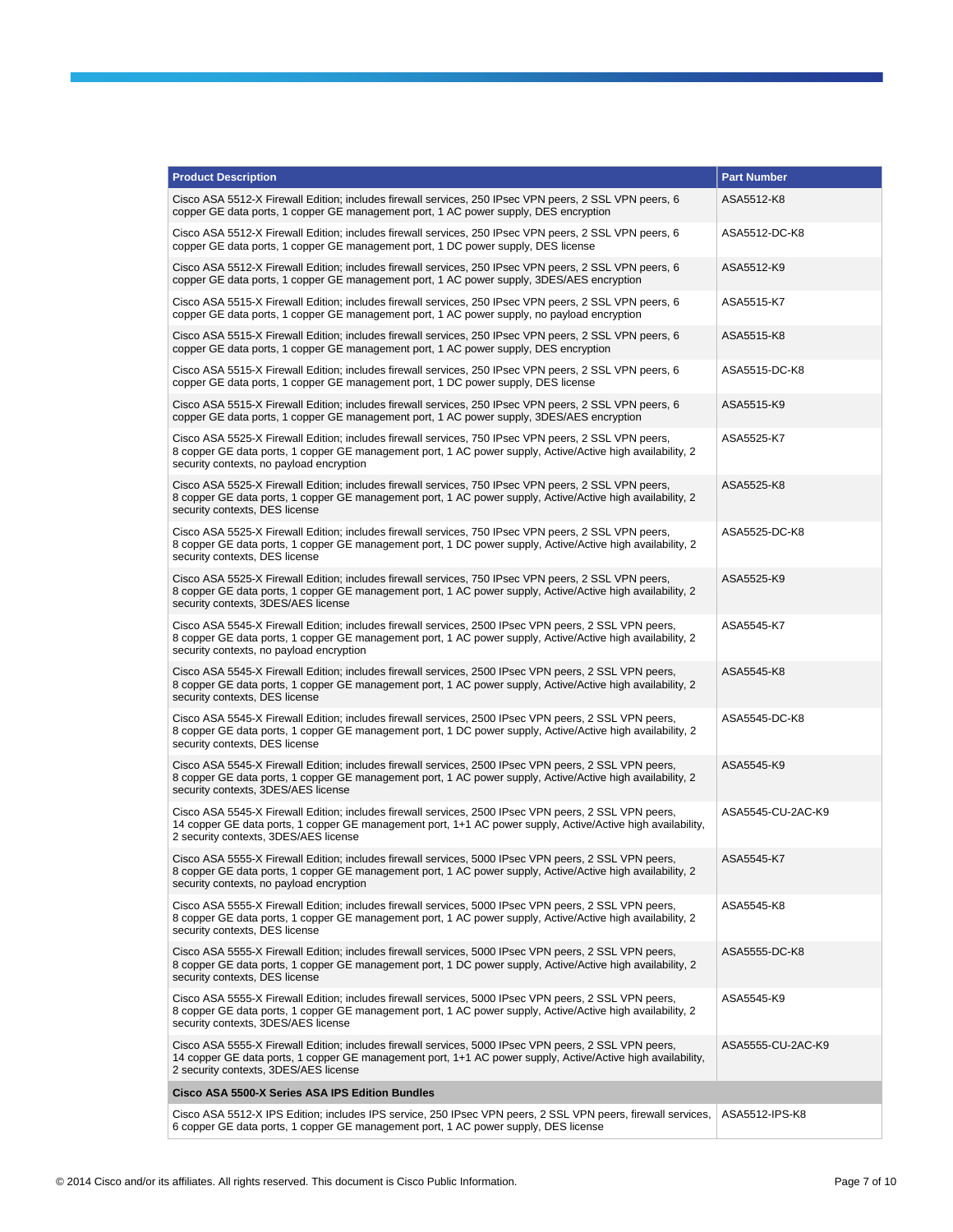| <b>Product Description</b>                                                                                                                                                                                                                                                                             | <b>Part Number</b> |
|--------------------------------------------------------------------------------------------------------------------------------------------------------------------------------------------------------------------------------------------------------------------------------------------------------|--------------------|
| Cisco ASA 5512-X IPS Edition; includes IPS service, 250 IPsec VPN peers, 2 SSL VPN peers, firewall services,<br>6 copper GE data ports, 1 copper GE management port, 1 AC power supply, DES license                                                                                                    | ASA5512-IPS-K9     |
| Cisco ASA 5515-X IPS Edition; includes IPS service, 250 IPsec VPN peers, 2 SSL VPN peers, firewall services,<br>6 copper GE data ports, 1 copper GE management port, 1 AC power supply, DES license                                                                                                    | ASA5515-IPS-K8     |
| Cisco ASA 5515-X IPS Edition; includes IPS service, 250 IPsec VPN Peers, 2 SSL VPN peers, firewall<br>services, 6 copper GE data ports, 1 copper GE management port, 1 AC power supply, DES license                                                                                                    | ASA5515-IPS-K9     |
| Cisco ASA 5525-X IPS Edition; includes IPS service, 750 IPsec VPN peers, 2 SSL VPN peers, firewall services,<br>8 copper GE data ports, 1 copper GE Management, 1 AC power supply, Active/Active high availability, 2<br>security contexts, DES license                                                | ASA5525-IPS-K8     |
| Cisco ASA 5525-X IPS Edition; includes IPS service, 750 IPsec VPN peers, 2 SSL VPN peers, firewall services,<br>8 copper GE data ports, 1 copper GE management port, 1 AC power supply, Active/Active high availability, 2<br>security contexts, 3DES/AES license                                      | ASA5525-IPS-K9     |
| Cisco ASA 5545-X IPS Edition; includes IPS service, 2500 IPsec VPN peers, 2 SSL VPN peers, firewall<br>services, 8 copper GE data ports, 1 copper GE management port, 1 AC power supply, Active/Active high<br>availability, 2 security contexts, DES license                                          | ASA5545-IPS-K8     |
| Cisco ASA 5545-X IPS Edition; includes IPS service, 2500 IPsec VPN peers, 2 SSL VPN peers, firewall<br>services, 8 copper GE data ports, 1 copper GE management port, 1 AC power supply, Active/Active high<br>availability, 2 security contexts, 3DES/AES license                                     | ASA5545-IPS-K9     |
| Cisco ASA 5555-X IPS Edition; includes IPS service, 5000 IPsec VPN peers, 2 SSL VPN peers, firewall<br>services, 8 copper GE data ports, 1 copper GE management port, 1 AC power supply, Active/Active high<br>availability, 2 security contexts, DES license                                          | ASA5555-IPS-K8     |
| Cisco ASA 5555-X IPS Edition; includes IPS service, 5000 IPsec VPN peers, 2 SSL VPN peers, firewall<br>services, 8 copper GE data ports, 1 copper GE management port, 1 AC power supply, Active/Active high<br>availability, 2 security contexts, 3DES/AES license                                     | ASA5555-IPS-K9     |
| <b>Cisco Interface Cards</b>                                                                                                                                                                                                                                                                           |                    |
| Cisco ASA Interface Card with 6 copper GE data ports for ASA 5512-X and ASA 5515-X                                                                                                                                                                                                                     | ASA-IC-6GE-CU-A    |
| Cisco ASA Interface Card with 6 copper GE data ports for ASA 5525-X                                                                                                                                                                                                                                    | ASA-IC-6GE-CU-B    |
| Cisco ASA Interface Card with 6 copper GE data ports for ASA 5545-X and ASA 5555-X                                                                                                                                                                                                                     | ASA-IC-6GE-CU-C    |
| Cisco ASA Interface Card with 6 SFP GE data ports (SX, LH, and LX) for ASA 5512-X and ASA 5515-X                                                                                                                                                                                                       | ASA-IC-6GE-SFP-A   |
| Cisco ASA Interface Card with 6 SFP GE data ports (SX, LH, and LX) for ASA 5525-X                                                                                                                                                                                                                      | ASA-IC-6GE-SFP-B   |
| Cisco ASA Interface Card with 6 SFP GE data ports (SX, LH, and LX) for ASA 5545-X and ASA 5555-X                                                                                                                                                                                                       | ASA-IC-6GE-SFP-C   |
| Cisco ASA Interface Card with 6 copper GE data ports for ASA 5512-X and ASA 5515-X (spare)                                                                                                                                                                                                             | ASA-IC-6GE-CU-A=   |
| Cisco ASA Interface Card with 6 copper GE data ports for ASA 5525-X (spare)                                                                                                                                                                                                                            | ASA-IC-6GE-CU-B=   |
| Cisco ASA Interface Card with 6 copper GE data ports for ASA 5545-X and ASA 5555-X (spare)                                                                                                                                                                                                             | ASA-IC-6GE-CU-C=   |
| Cisco ASA Interface Card with 6 SFP GE data ports (SX, LH, and LX) for ASA 5512-X and ASA 5515-X (spare)                                                                                                                                                                                               | ASA-IC-6GE-SFP-A=  |
| Cisco ASA 5500 Series Software                                                                                                                                                                                                                                                                         |                    |
| Cisco ASA Software one-time upgrade for nonsupport customers (spare)                                                                                                                                                                                                                                   | ASA-SW-UPGRADE=    |
| ASA Next-Generation Firewall Services Software Subscriptions: 3-year term (1-year and 5-year service software bundle subscriptions<br>can be purchased as well as individual Cisco AVC, WSE, and Next-Generation Firewall IPS service software subscriptions with 1-year,<br>3-year, and 5-year terms) |                    |
| ASA 5512-X with Cisco AVC, WSE, and IPS, 3-year                                                                                                                                                                                                                                                        | ASA5512-AWI3Y      |
| ASA 5515-X AVC, WSE, and IPS, 3-year                                                                                                                                                                                                                                                                   | ASA5515-AWI3Y      |
| ASA 5525-X AVC, WSE, and IPS, 3-year                                                                                                                                                                                                                                                                   | ASA5525-AWI3Y      |
| ASA 5545-X AVC, WSE, and IPS, 3-year                                                                                                                                                                                                                                                                   | ASA5545-AWI3Y      |
| ASA 5555-X AVC, WSE, and IPS, 3-year                                                                                                                                                                                                                                                                   | ASA5555-AWI3Y      |
| ASA 5512-X AVC and WSE, 3-year                                                                                                                                                                                                                                                                         | ASA5512-AW3Y       |
| ASA 5515-X AVC and WSE, 3-year                                                                                                                                                                                                                                                                         | ASA5515-AW3Y       |
| ASA 5525-X AVC and WSE, 3-year                                                                                                                                                                                                                                                                         | ASA5525-AW3Y       |
| ASA 5545-X AVC and WSE, 3-year                                                                                                                                                                                                                                                                         | ASA5545-AW3Y       |
| ASA 5555-X AVC and WSE, 3-year                                                                                                                                                                                                                                                                         | ASA5555-AW3Y       |
| ASA 5515-X AVC and NGFW IPS, 3-year                                                                                                                                                                                                                                                                    | ASA5515-AI3Y       |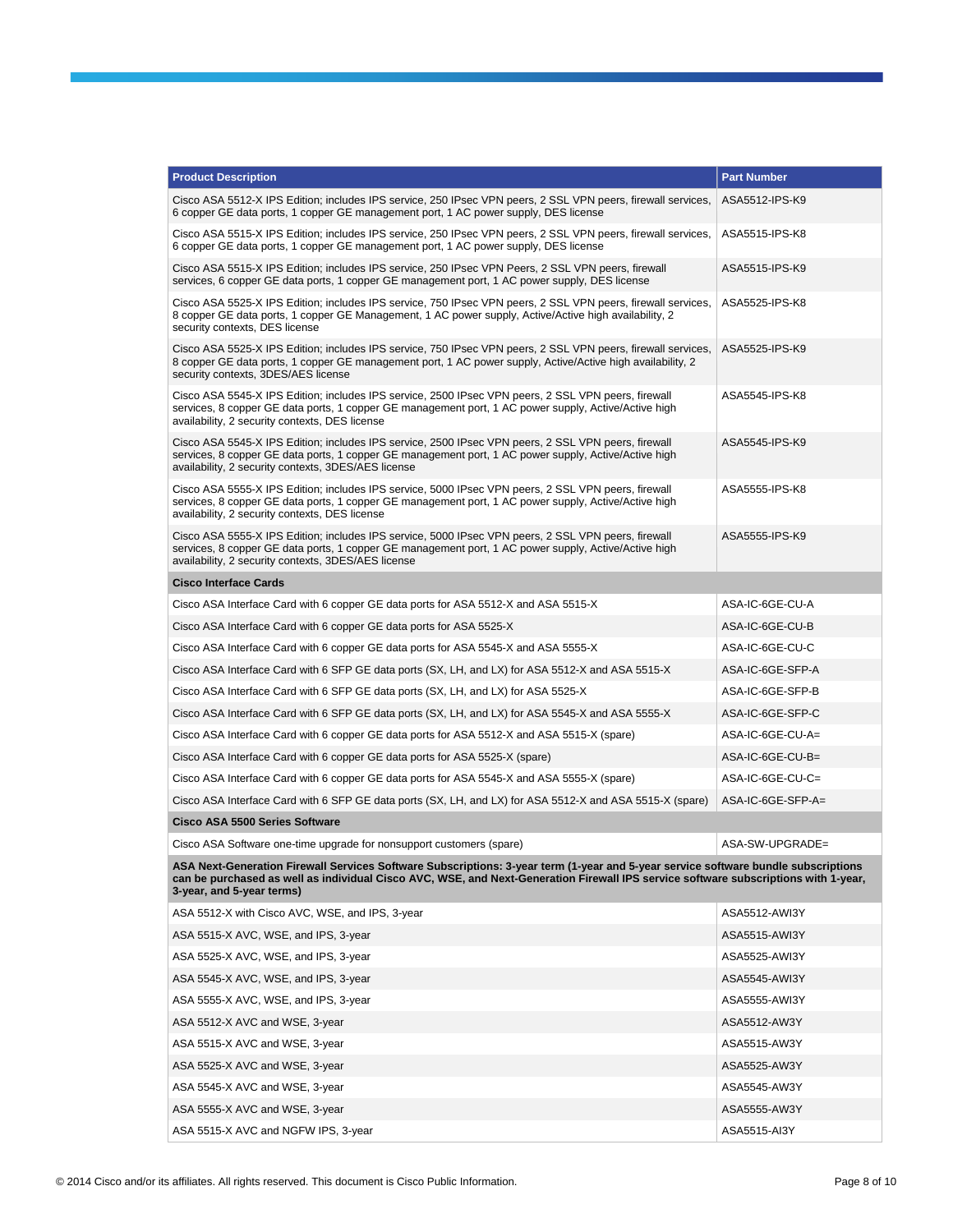| <b>Product Description</b>                                                                                            | <b>Part Number</b> |
|-----------------------------------------------------------------------------------------------------------------------|--------------------|
| ASA 5525-X AVC and NGFW IPS, 3-year                                                                                   | ASA5525-AI3Y       |
| ASA 5545-X AVC and NGFW IPS, 3-year                                                                                   | ASA5545-AI3Y       |
| ASA 5555-X AVC and NGFW IPS, 3-year                                                                                   | ASA5555-AI3Y       |
| Intrusion Prevention (I) Software Subscriptions                                                                       |                    |
| Cisco ASA 5512-X IPS; 1-year                                                                                          | ASA5512-NI1Y       |
| Cisco ASA 5512-X IPS; 3-year                                                                                          | ASA5512-NI3Y       |
| Cisco ASA 5512-XIPS; 5-year                                                                                           | ASA5512-NI5Y       |
| Cisco ASA 5515-X IPS; 1-year                                                                                          | ASA5515-NI1Y       |
| Cisco ASA 5515-X IPS; 3-year                                                                                          | ASA5515-NI3Y       |
| Cisco ASA 5515-X IPS; 5-year                                                                                          | ASA5515-NI5Y       |
| Cisco ASA 5525-X IPS; 1-year                                                                                          | ASA5525-NI1Y       |
| Cisco ASA 5525-X IPS; 3-year                                                                                          | ASA5525-NI3Y       |
| Cisco ASA 5525-X IPS; 5-year                                                                                          | ASA5525-NI5Y       |
| Cisco ASA 5545-X IPS; 1-year                                                                                          | ASA5545-NI1Y       |
| Cisco ASA 5545-X IPS; 3-year                                                                                          | ASA5545-NI3Y       |
| Cisco ASA 5545-X IPS; 5-year                                                                                          | ASA5545-NI5Y       |
| Cisco ASA 5555-X IPS; 1-year                                                                                          | ASA5555-NI1Y       |
| Cisco ASA 5555-X IPS; 3-year                                                                                          | ASA5555-NI3Y       |
| Cisco ASA 5555-X IPS; 5-year                                                                                          | ASA5555-NI5Y       |
| <b>Cisco ASA 5500 Series Accessories</b>                                                                              |                    |
| Cisco ASA 5500 Series compact flash, 256 MB (spare)                                                                   | ASA5500-CF-256MB=  |
| Cisco ASA 5512-X through 5555-X 120 GB MLC SED SSD(spare)                                                             | ASA5500X-SSD120=   |
| Cisco ASA 5500 Series compact flash, 512 MB (spare)                                                                   | ASA5500-CF-512MB=  |
| Cisco ASA 180W AC power supply (spare)                                                                                | ASA-180W-PWR-AC=   |
| Cisco GE optical SFP connector, 1000BASE-SX short-wavelength transceiver (spare)                                      | GLC-SX-MM=         |
| Cisco GE optical SFP connector, 1000BASE-LX/LH long-wavelength/long-haul transceiver (spare)                          | GLC-LH-SM=         |
| Cisco GE optical SFP connector, 1000BASE-SX short-wavelength transceiver, digital optical monitoring (DOM)<br>(spare) | GLC-SX-MMD=        |
| Cisco GE optical SFP connector, 1000BASE-LX/LH long-wavelength/long-haul transceiver, DOM (spare)                     | GLC-LH-SMD=        |
| Cisco ASA 5580 AC power supply (spare)                                                                                | ASA5580-PWR-AC=    |
| Cisco ASA 5580 rail kit (spare)                                                                                       | ASA5580-RAILS=     |
| Cisco ASA 5512-X, 5515-X, 5525-X, 5545-X, and 5555-X rail kit (spare)                                                 | ASA-RAILS=         |
| Cisco ASA 5512-X, 5515-X, 5525-X brackets for rack mounting (spare)                                                   | ASA-BRACKETS=      |
| Cisco ASA 5545-X/5555-X AC power supply (spare)                                                                       | ASA-PWR-AC=        |
| Cisco ASA 5545-X/5555-X DC power supply                                                                               | ASA-PWR-DC         |
| Cisco ASA 5512-X and 5515-X interface card (blank) (spare)                                                            | ASA-IC-A-BLANK=    |
| Cisco ASA 5512-X, 5515-X, 5525-X, 5545-X, and 5555-X spare hard drive slot cover (spare)                              | ASA-HD-BLANK=      |
| Cisco ASA 5525-X, 5545-X, and 5555-X hard drive slot (blank) (spare)                                                  | ASA-HD-BLANK=      |
| Cisco ASA 5525-X interface card slot (blank) (spare)                                                                  | ASA-IC-B-BLANK=    |
| Cisco ASA 5545-Xand 5555-X interface card slot (blank) (spare)                                                        | ASA-IC-C-BLANK=    |

## To Download the Software

Visit th[e Cisco Software Center](http://www.cisco.com/cisco/web/support/index.html) to download Cisco ASA Software.